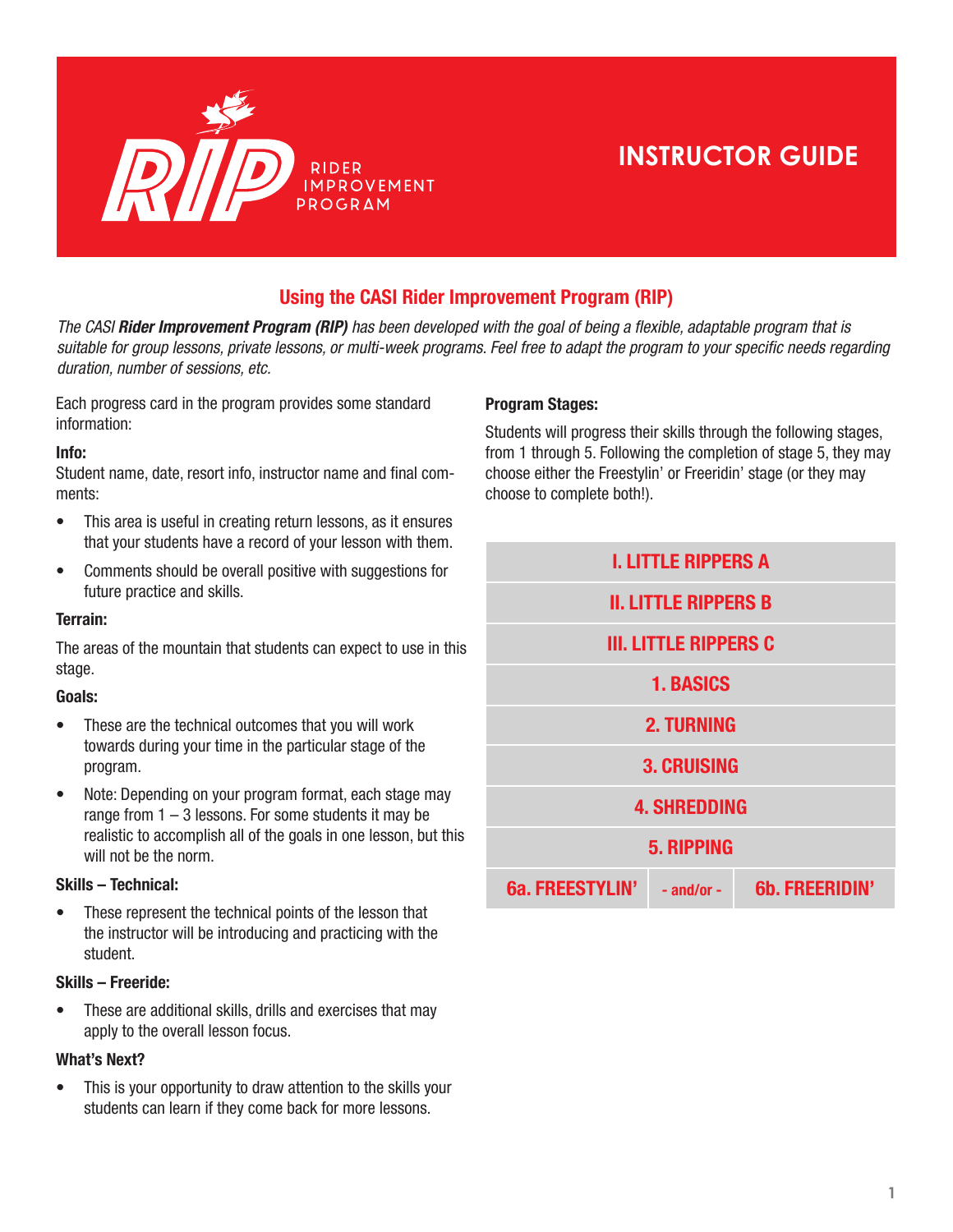## Instructor Guide: Little Rippers A

The "Little Rippers" stages are targeted at kids aged 3- 6 years old. The key here is to experience snowboarding in a FUN environment that favours movement and trial over explanations and technical progress.

Keep in mind, kids of this age should not be expected to snowboard for 2 hours or even 1 hour at a time. Keep the on-snow time to short bursts with some rest periods in between.

Much of this stage can be completed off-snow, indoors on carpet or a soft surface.

### Equipment:

Age-appropriate equipment at this stage will make or break the experience. Ideally, boards should have a tether or reel on the nose, to allow you to tow students around the flats, and eliminate the need for taking a back foot out of the bindings.

### Goals:

- Learn to put boots on and take them off.
- Learn to use the snowboard bindings.
- Get used to walking in snowboard boots.
- Learn how to stand on the snowboard and practice balancing off and on-snow.

### Teaching Points: Technical

### Can put boots on.

Help students to put boots on, and talk about how to make them tighter/looser. Practice taking boots on and off a few times. With boots on, walk around and use a relay or obstacle course game to get comfortable walking / running in boots. Other games include "Freeze Tag" and a follow-the-leader activity.

### Knows the parts of the snowboard.

Introduce the snowboard, as well as it's parts. Use a "Simon Says" game to review the parts of the board. (Eg: "Simon says...point to the tail/nose/binding!").

Explain how the bindings work, front and back foot, toe and heelside edge, etc. ("Alligator analogy" of ratchet "eating strap).

Practice opening and closing the binding straps, without any boots/feet in the bindings.

A "Yard Sale" game can help kids to know which board is theirs:

- Pile the group's boards up at one side of the play area.
- Create a starting line a short distance away.
- Have all kids start by running from the start line to the pile of boards – the objective is to run and find their

board, and run back to the start line with it, and open and/or close the binding straps.

### Knows how to stand on the snowboard to balance.

On flat terrain (or on carpet), strap both feet into the bindings for each student, and play a "Head, Shoulders, Knees, Toes" game to review the Balanced Body Position. Reinforce the use of eyes forward, hands out for balance, and knees bent. Practice by towing kids around using the tether or a hula-hoop (or ski pole). Have them experiment with "tall and small" positions.

### Teaching Points: Freeride Skills

### Jump 180's (board off)

With snowboard boots on, and boards off, have students practice "180's" by jumping and spinning on flat snow or carpet.

### Nose and tail presses (static)

With snowboards on, after kids have had a chance to experience sliding, have them challenge themselves with nose and tail press positions.

### Carrying the snowboard

Games such as the Yard Sale game will help kids to learn how to carry their own equipment (discuss safety points of carrying equipment, including putting boards down with the bindings n the snow to avoid run-aways).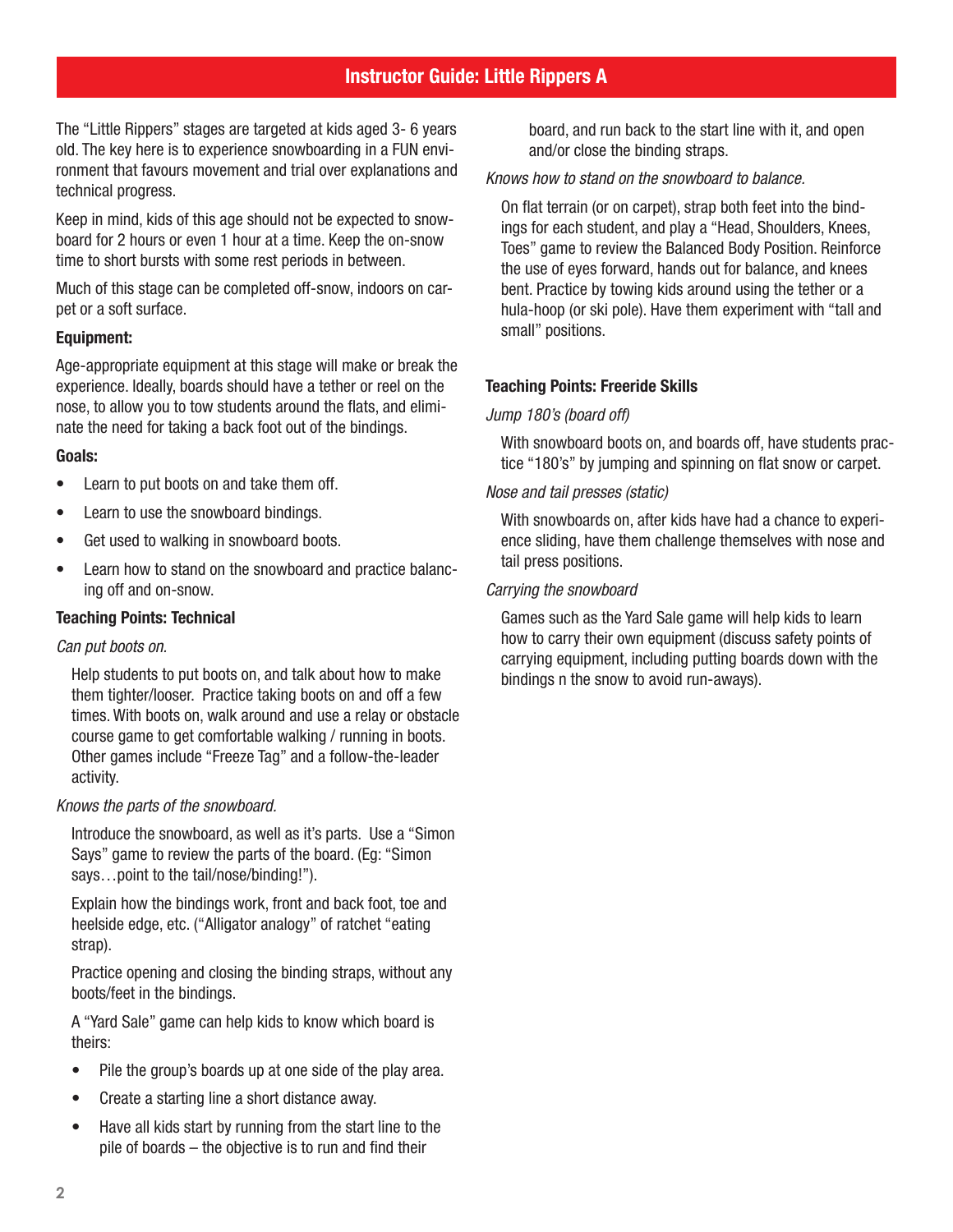The "Little Rippers" stages are targeted at kids aged 3- 6 years old. The key here is to experience snowboarding in a FUN environment that favours movement and trial over explanations and technical progress.

Keep in mind, kids of this age should not be expected to snowboard for 2 hours or even 1 hour at a time. Keep the on-snow time to short bursts with some rest periods in between.

### Equipment:

Age-appropriate equipment at this stage will make or break the experience. Ideally, boards should have a tether or reel on the nose, to allow you to tow students around the flats, and eliminate the need for taking a back foot out of the bindings.

### Goals:

• Learn about balancing on the snowboard while sliding.

### Teaching Points: Technical

### Knows his/her own equipment & can put feet in the bindings

Review parts of the board and boots. Start off with a Yard Sale or similar game to get students to recognize their own equipment and practice putting on and taking off boots and bindings.

### Can stand on the snowboard to balance while moving.

Experiment with towing students on flat or slightly sloped terrain. Ensure both feet are attached in the bindings, and the Balanced Body Position is maintained. Mileage is key in this stage – safe experimentation will allow kids to feel the movements required to adapt their body position to various speeds and slopes.

Progress to straight-running activities on safe terrain and challenge kids to experiment with changing body positions (small vs. tall), imitate an animal, etc. Try drawing a line/ track in the snow and asking students to "slide the rail". Try grabbing the nose or tail while sliding or even trying nose/tail presses.

### Teaching Points: Freeride

### Small Jumps

While sliding have students try small jumps (two-foot take offs and landings).

### Sliding Nose and Tail Presses

During straight-running activities, start to have kids move their COM back over the tail, or forward over the nose.

### *Gliding*

Get comfortable with the board gliding at speed. Ensure terrain creates speed-control.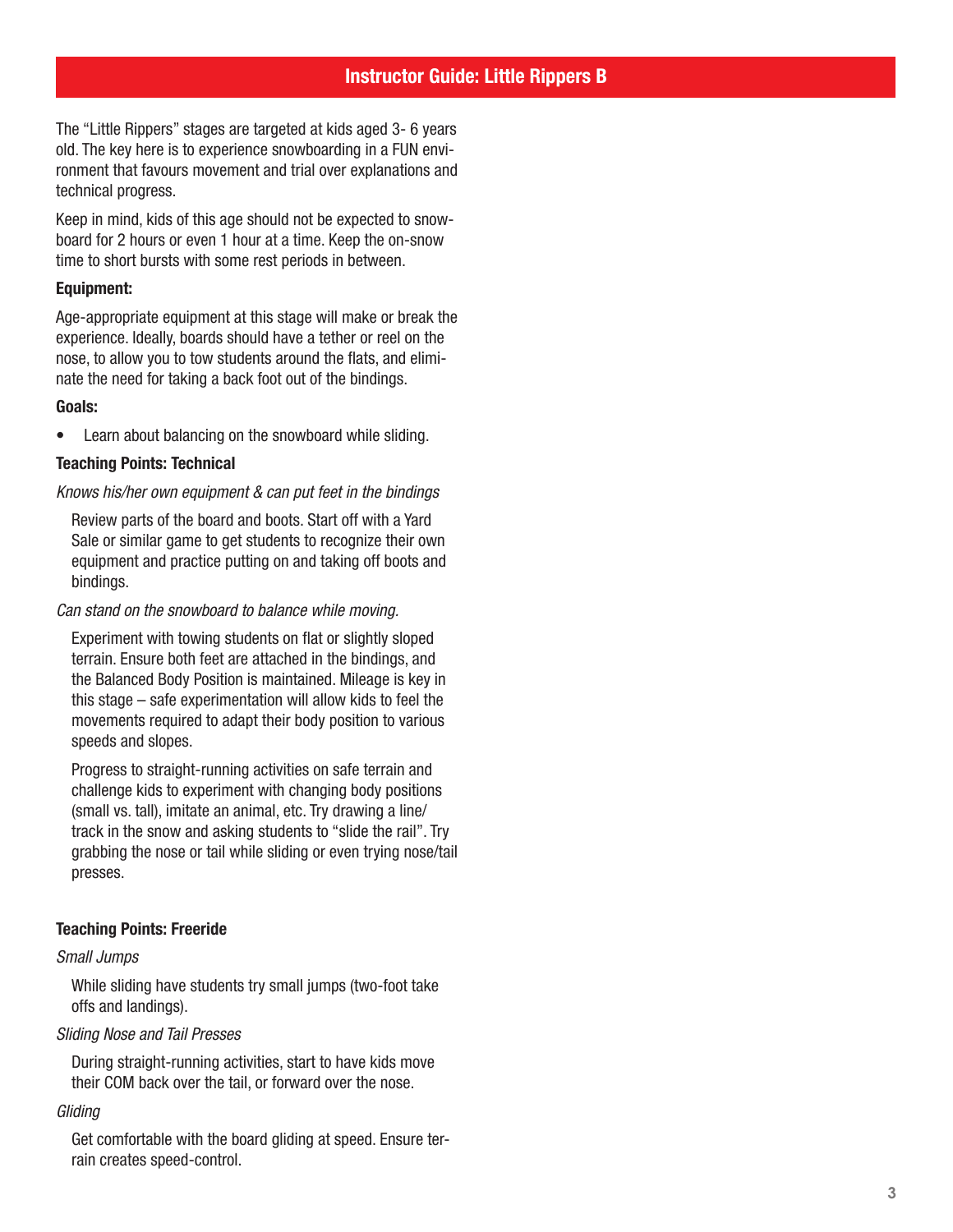## Instructor Guide: Little Rippers C

The "Little Rippers" stages are targeted at kids aged 3- 6 years old. The key here is to experience snowboarding in a FUN environment that favours movement and trial over explanations and technical progress.

Keep in mind, kids of this age should not be expected to snowboard for 2 hours or even 1 hour at a time. Keep the on-snow time to short bursts with some rest periods in between.

### Equipment:

Age-appropriate equipment at this stage will make or break the experience. Ideally, boards should have a tether or reel on the nose, to allow you to tow students around the flats, and eliminate the need for taking a back foot out of the bindings.

### Goals:

- Improve comfort while gliding with both feet attached.
- Learn to use pivot to get the board to change direction.

### Teaching Points: Technical

### Straight Running

Still with both feet attached to the snowboard, continue to develop balance while sliding/straight-running.

### Can show 3 different positions while straight-running.

Practice moving into body positions while straight-running. Use an Animal Game or Simon Says game to have kids try moving in all planes – fore/aft, rotational, vertical, lateral.

You may want to have kids make a snowball and toss it to you as they slide past, to reinforce balance skills.

### J-Turns

Introduce the concept of pivoting by having students simply look in the direction they would like to go. Begin with a side-slip, and gently direct their eyes toward the heelside of the board by having them pretend they are "hypnotized" by staring in to your eyes and you walk in front of them. Ensure that both feet are still attached to the board for this exercise.

A progression of this may be to have the place their hands on their hips with elbows out, and use their lead elbow to direct the pivot movement.

Using the board tether or a hoop or ski pole to initiate some rotation in the snowboard on flat terrain.

### Sliding 180's

With assistance (holding hands, hula hoop, ski pole), have students try to initiate the j-turn, and continue to look with the eyes to complete a rotation. Start slowly (on flat terrain).

### Teaching Points: Freeride Skills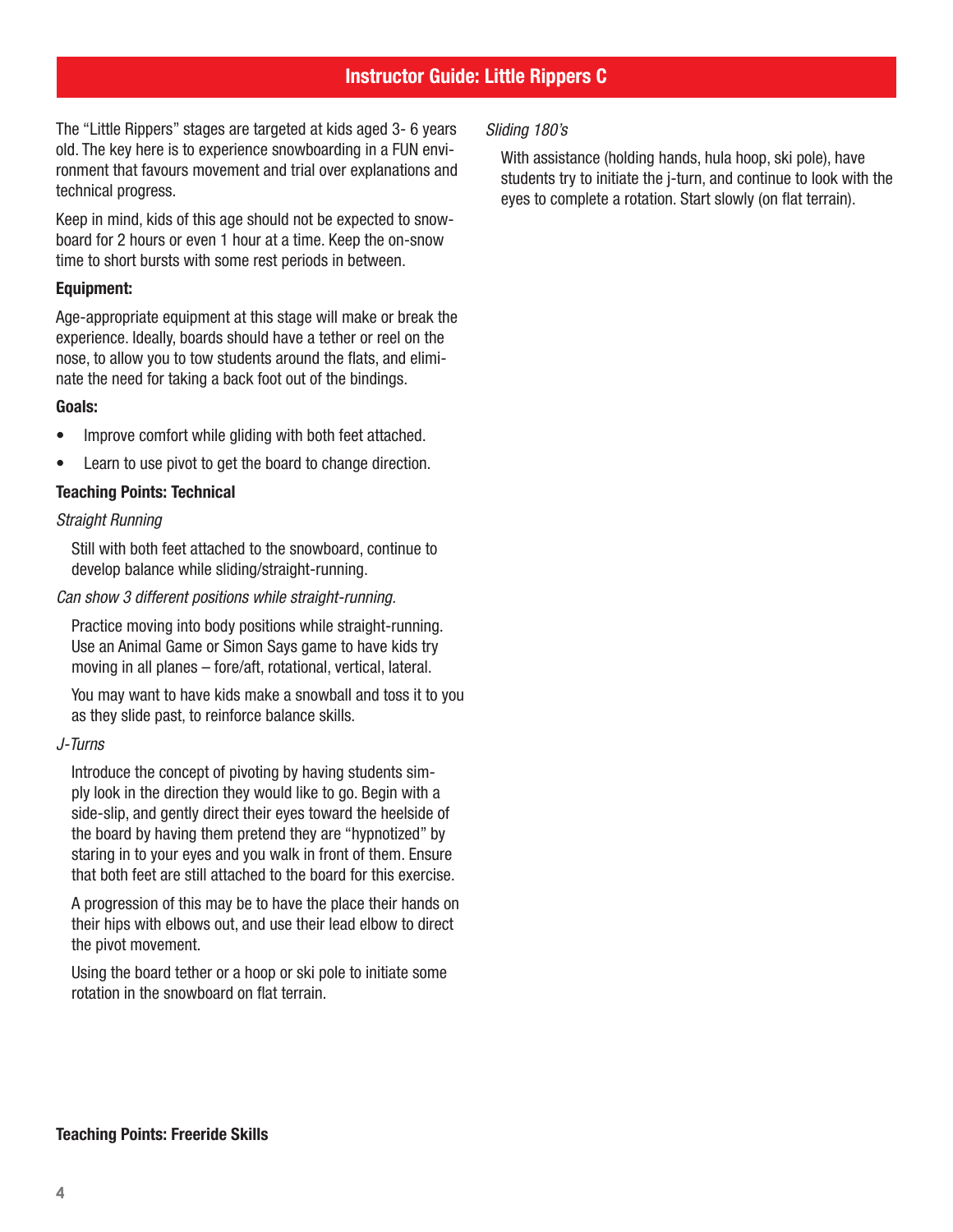## Instructor Guide: Stage 1 - "Basics"

This stage represents your student's first exposure to snowboarding. The CASI QuickRide system forms the basis for this stage, beginning with introductions / use of equipment, and wrapping up with the Control phase (controlling speed and direction).

### Goals:

- Learn to use equipment
- Learn to move around on flats
- Develop balance while sliding
- Develop confidence sliding with both feet attached
- Learn to control speed
- Learn to control direction
- Learn to safely use surface lift(s)

### Teaching Points: Technical

### Knows the parts of the board

Introduce the snowboard, as well as it's parts. Explain how the bindings work, front and back foot, toe and heelside edge, etc.

### Can attach the front foot while standing

Have students practice attaching their front foot in the binding. Note: You will likely have to assist in this step, as for many this will be the first time using bindings!

### Skating

Using your What/Why/How explanation format, introduce Skating. Focus on the following points:

- Eyes looking ahead.
- Weight on the front foot.
- Body oriented with the length of the board.
- Small steps.

Use the Training Cycle, and have students watch you skate, and the try it. Provide (positive) feedback and correction as needed.

### Straight Running

Using a small, gradual slope for assistance, have students experiment with placing their back foot on the snowboard and gliding. Ensure that the terrain creates the necessary speed control (a counter-slope works best to slow them to a stop).

Experiment with different balance challenges to develop balance.

### Straight running with toe & heel drag

Using their gliding skills, have students slowly progress to using their toe or heel to slow and slightly turn the snowboard. Emphasize the balanced body position on the board, as well as slight bend in the knees and ankles, and head up with the eyes directed forward.

### Gas Pedal exercise

This exercise introduces students to the role of edges. With one foot attached, orient the board across the slope, and experiment with increasing and decreasing edge angle. Progress to pushing the board in a sideslipping fashion, and gradually have students experiment with allowing the board to slide with the back foot positioned against the back binding, but not strapped in. Practice on the toe and heel side.

### Attaching the back foot

Once students can sideslip comfortably with the back foot un-attached, explain and demonstrate methods for strapping in the back foot easily (preferably while standing if conditions allow).

### Sideslipping (heelside)

Speed control using the edges is the goal of sideslipping. If students were comfortable with one foot attached, this step should be easy to pick up. Emphasize a balanced position on the board with equal weight distribution, and even, gradual application of the edge.

### Sideslipping (toeside)

Same as above, but this time facing uphill. Note some assistance may be required at this step.

### Pendulum (heelside)

The pendulum exercise allows students to use the fall-line to control their direction. From a sideslip, have students shift weight slightly to one foot, while also decreasing the edge angle on that foot. For example, to have a regular-footed rider traverse to the left on the heel edge, ask them to shift some weight to the left foot, and also extend the left ankle slightly, to allow the nose of the snowboard to "find" the fall-line more easily. To stop the traverse, return to a centred position and increase edge angle slightly.

### Pendulum (toeside)

As above, but on the toe edge. Have students turn their head to see the direction of travel, but resist turning the body.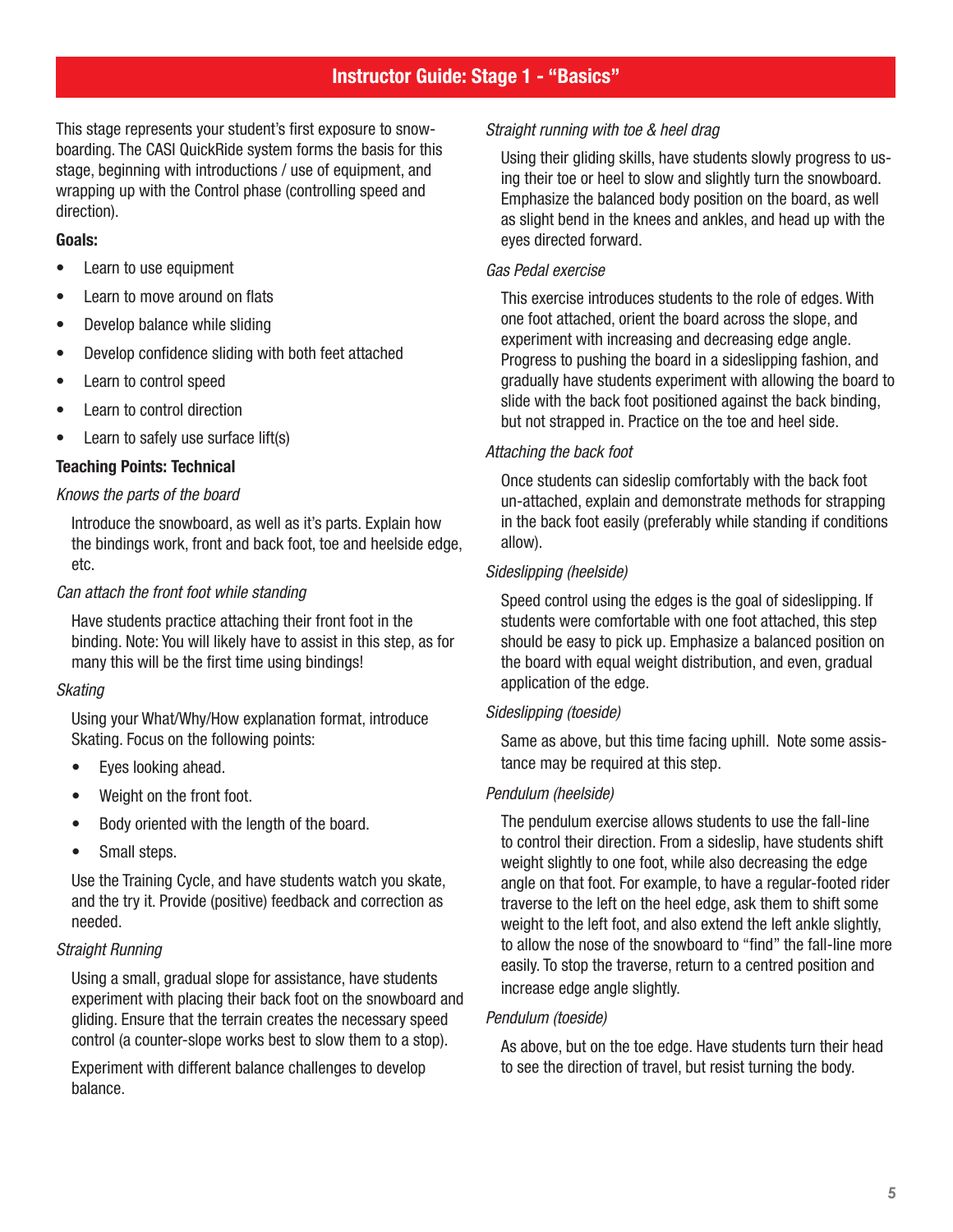### Teaching Points: Freeride

### Power-Pendulum

The Power-Pendulum introduces the movements of pivot to the standard pendulum exercise. While initiating the traverse, students can now also rotate their hips and knees into the fall line slightly, to accentuate the rotation of the board towards the fall-line, creating a steeper, more arced path. Reverse the movement to rotate out of the fall-line and control speed.

### Sliding 180's

Once students can perform the Power-Pendulum, sliding 180's can be a fun challenge. Using an area of flat terrain, have students initiate a power-pendulum traverse, but continue to rotate until the board completes a 180. This can sometimes be done as a "moustache" or Fall Line Edge Change exercise.

### Using Surface Lifts

At this point, students should be using surface lifts to get up the beginner hill. Review all of the necessary safety points surrounding lifts prior to using them (meeting place, move out of the way if they fall, line-up etiquette, etc.).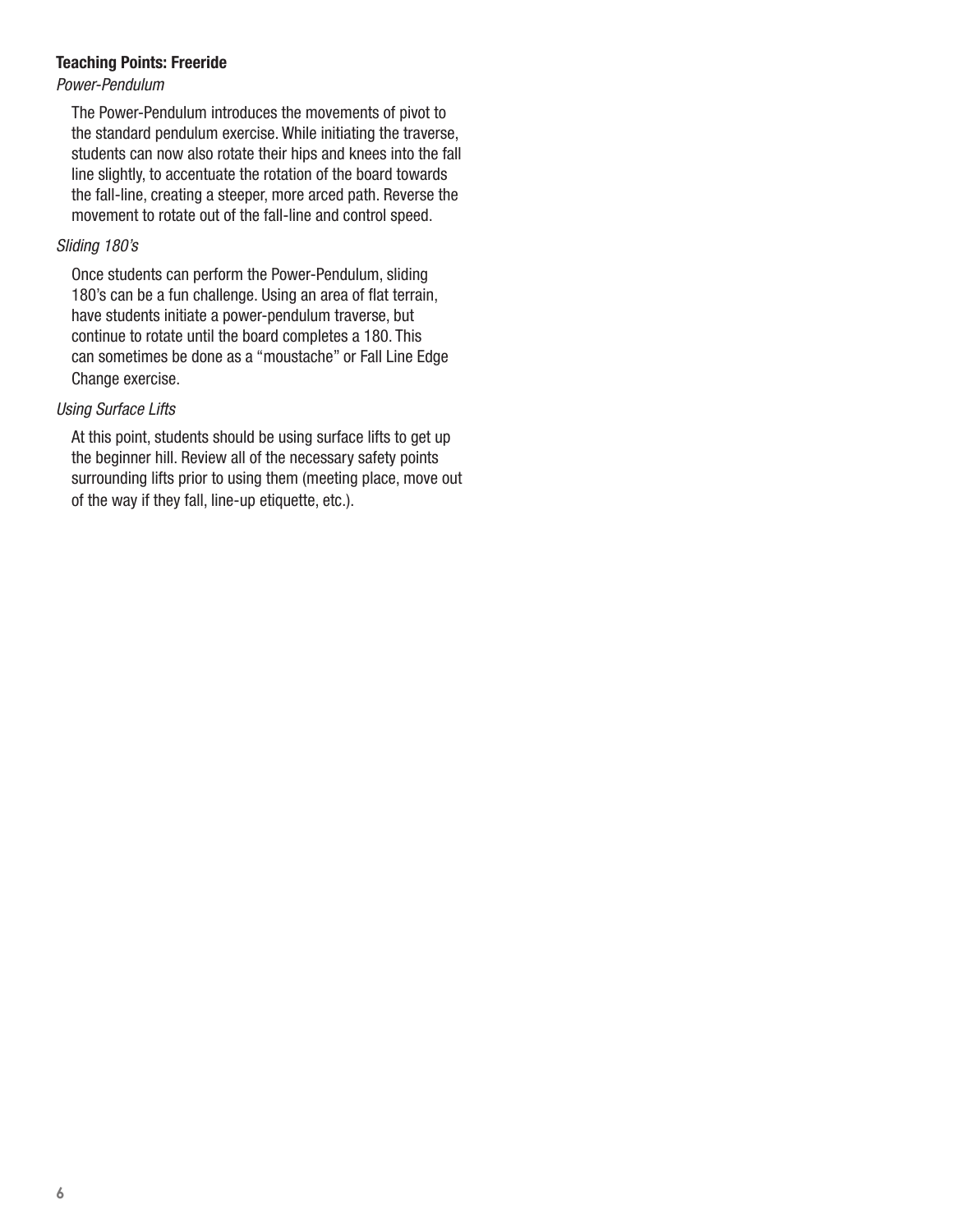## Instructor Guide: Stage 2 - "Turning"

Students in this stage will have the skills acquired in Stage 1 (Basics). They should have a basic ability to control their speed using the edges, as well as direction using a traverse/pendulum. The focus of this stage will be in increasing their comfort controlling direction, and then introducing turning.

### Goals:

- Practice controlling speed and direction
- Learn to turn the snowboard
- Increase balance and stability
- Safety on the mountain
- Learn to control speed

### Teaching Points: Technical

### Power Pendulum

The Power-Pendulum introduces the movements of pivot to the standard pendulum exercise. While initiating the traverse, students can now also rotate their hips and knees into the fall line slightly, to accentuate the rotation of the board towards the fall-line, creating a steeper, more arced path. Reverse the movement to rotate out of the fall-line and control speed.

### Garland Exercise

The garland will see students move a step closer to turning the snowboard. The garland involves an initiation of a turn down the fall-line using the hips and knees, similar to the power pendulum. Once the speed increases, the rider will then rotate in the opposite direction to turn the board back up the hill. Sometimes called "Chicken Turns" this exercise resembles the start and finish of a turn, without the edge change in the fall-line (IE: The rider starts the turn, then "chickens out").

### Heelside Turn – With Assistance

Once students are comfortable with pivot movements, you may introduce the heelside turn. Emphasize the skills already attained in the previous steps. You may need to use some assistance with students during their first attempts at turning. Ensure that terrain makes learning easy – choose a large area with a very mellow slope. Tactics include the "Dance Exercise", or the use of balance aids such as a ski pole, hula-hoop, or bamboo pole. Also, simply having students remove their snowboards and walk through the movements of the turn can be an effective way to visualize the sequence:

- Begin with a gentle toeside sideslip
- Transfer weight to the lead leg
- Initiate the turn by slightly flexing the lead ankle, and rotating the hips and knees down the hill until the snowboard is gliding on the flat base
- Continue with rotation, directing eyes in the direction of travel, and flex the hips, knees and ankles slightly to engage the new (heel) edge
- Centre the weight over both feet and sideslip to control speed.

### Toeside Turn – With Assistance

Once students are comfortable with pivot movements, you may introduce the heelside turn. Emphasize the skills already attained in the previous steps:

- Begin with a gentle heelside sideslip
- Transfer weight to the lead leg
- Initiate the turn by slightly extending the lead ankle, and rotating the hips and lead knee down the hill until the snowboard is gliding on the flat base
- Continue with rotation, directing eyes in the direction of travel, and flex the hips, knees and ankles slightly to engage the new (toe) edge
- Ensure that the upper body (shoulders) maintains alignment with the feet throughout the turn
- Centre the weight over both feet and sideslip to control speed.

### Can Use the Chairlift

If students haven't yet been on a chairlift, now is the time learn. If possible, ride the chair with your students after discussing the loading and unloading procedures. Emphasize the skills they already have – skating to load the chair, and straight running with toe/heel drag when unloading.

### Teaching Points: Freeride

### Heelside & Toeside Turns (without assistance)

After some practice and repetition, students will begin to perform the heel and toeside turns without your assistance.

### Linking Turns

When students can perform both a toe and heelside turn without assistance, introduce them to the concept of linking turns. Emphasize the addition of a gentle traverse between the turns (instead of a sideslip) to add shape.

If students are exiting the turns with too much speed, have them flex their hips, knees, and ankles after they are on the new edge (after the fall-line). This will lower their COM for stability and engage more of an edge to control speed.

When linking turns, ensure that the eyes are always directed forwards into the next turn instead of uphill at the completion of each turn.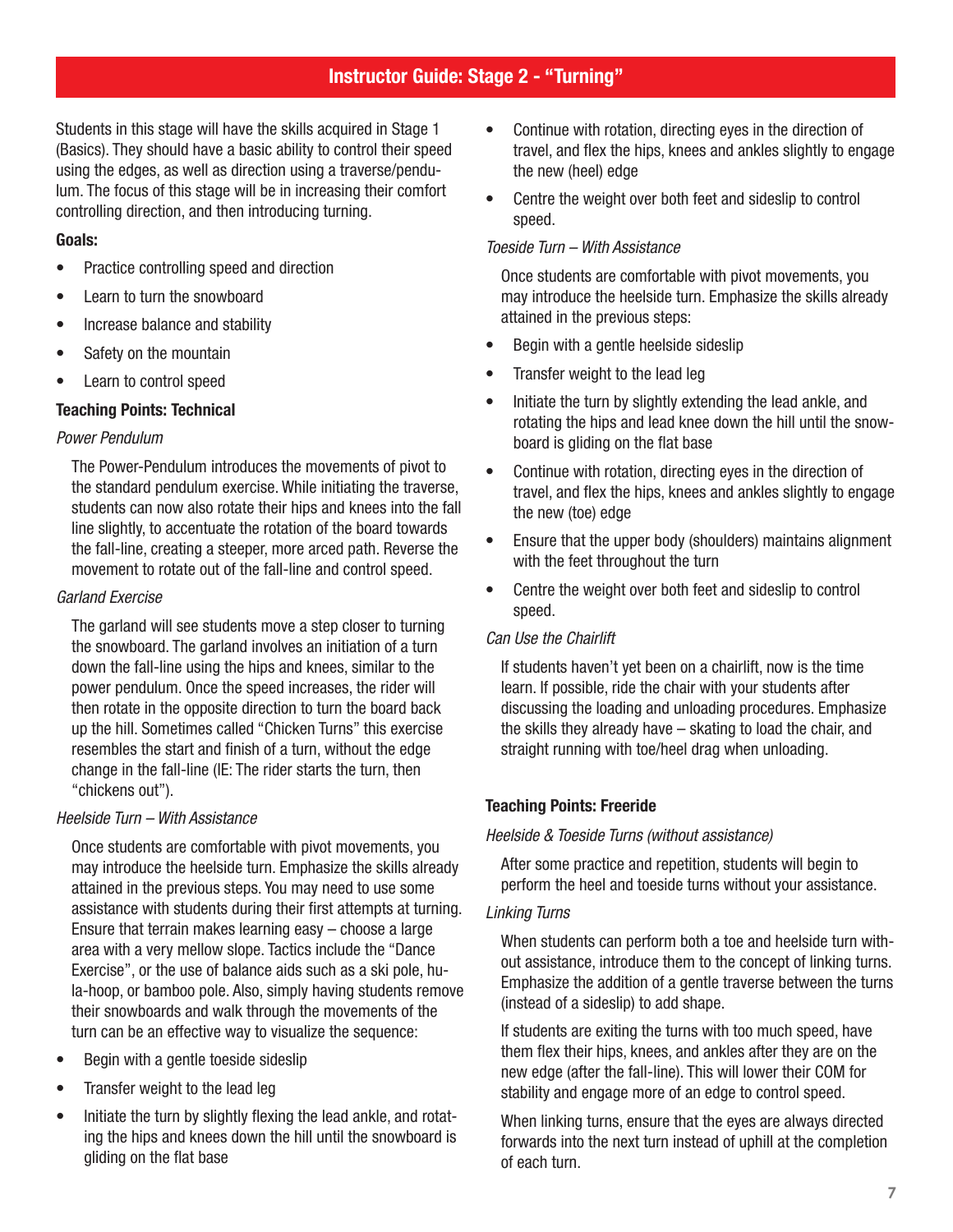### Controls speed by changing the shape of the turns

Once turns are linked, the concept of speed control can be introduced. By opening the shape and size of the turn, riders can accelerate over flat terrain. On steeper terrain, have students make smaller, rounder turns (by increasing the speed of the pivot movement). A follow-the-leader exercise works well here.

### Sliding 180's & 360's

At this point, it can be a fun challenge to introduce rotations. On flat terrain, have students use their pivot/rotation skills to initiate a turn, and then continue that rotation through a 180-degree rotation. For extra challenge, try 360 degrees. Ensure that riders are stable by keep the centre of mass low during this (move the hips down toward the board by flexing the knees and ankles). This exercise also teaching refined edge control.

### Tail Presses

Also on flat terrain, have students try moving their COM back over the tail, flexing the back leg, and allowing the nose of the snowboard to rise in the air. This is a tail press, and should be done in a straight-run to start with. Experiment with tail presses while turning to challenge balance and edging skills.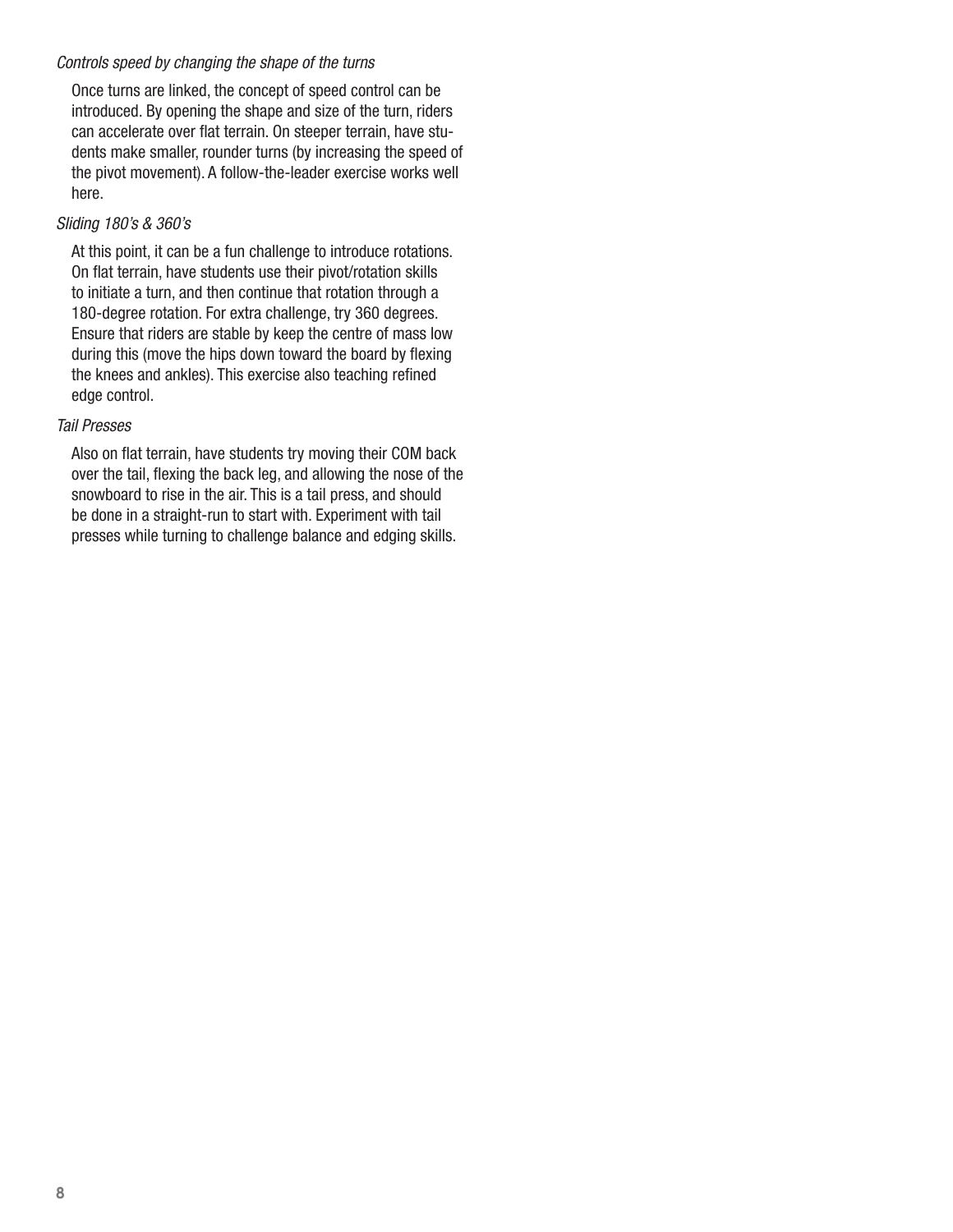## Instructor Guide: Stage 3 - "Crusin'"

Students in stage 3 are working on improving their turning, along with pushing the speed that they are riding at, improving edging skills, and experimenting with some switch riding and flatland tricks.

#### Goals:

- Develop balance and steering skills.
- Increase edge control.
- Gain comfort at higher speeds.
- Experiment with switch riding.
- Learn new flatland tricks.

#### Teaching Points: Technical

#### Maintains a relaxed body position while riding

This element of riding will develop as your students' become more and more comfortable on the board. Have students experiment with various Position & Balance tactics improve this skill, focusing on maintaining a relaxed position in the body:

- Sliding 360's on snow
- Hopping in traverse (two-footed hops)
- Mini-motorboat turns (alignment)

#### Uses knees and feet to help make smaller turns

Developing lower-body rotation and steering skills will help your students decrease the size of their turns. Pivot-related tactics will help them to feel this:

- Headlight on knees
- Garland/fall-line pivot exercise (focus on using the knees and feet to guide the board)
- Riding with restricted arms

#### Carved traverses – pencil lines

Feeling the "pure edge" will be a new sensation for these riders, and will introduce them to the concept of carving. Introduce them to carved traverses on flat terrain, at low speeds (but not so slow that they fall!), and focus on maintaining equal weight over the feet (or even slightly more weight on the back foot), and not rotating with the upper-body.

### Teaching Points: Freeride

#### Spraying snow to the sides of the run

This task will help student to learn to use their edges earlier in the turn, which will help to develop bend in the snowboard and a rounder turn shape.

#### Can make "pencil line" turns

Once students are comfortable with carved traverses, have

them try extending the carve through the fall-line. Terrain choice is key here – choose terrain that is flatter than you think!

#### Can link medium-sized turns in varied terrain

Using the skills of lower-body rotation/steering, challenge students to maintain a turn size corridor that is smaller than they are accustomed to.

#### Can link switch turns on green terrain

On flat terrain, students can start to experiment with switch riding. When introducing switch riding, remember the Building Block format: go back to the QuickRide progression and introduce the beginner turn, but in the switch direction.

#### Can perform a nose and tail press

Have students try some flatland tricks – nose and tail presses are a fun challenge that will also develop balance skills. Have students focus on moving the hips down for stability, and then back (over the tail) or forward (over the nose). Start in a flatbased glide, and progress to nose/tail presses in an edged traverse.

#### Can get air by popping off of both feet

Popping is the first step in controlling jumps. Using a S.A.F.E. approach, start with static hops on flat terrain (not moving); then progress to popping while moving (focus on taking off and landing on two feet); then find a small bump/roll in the snow to try it.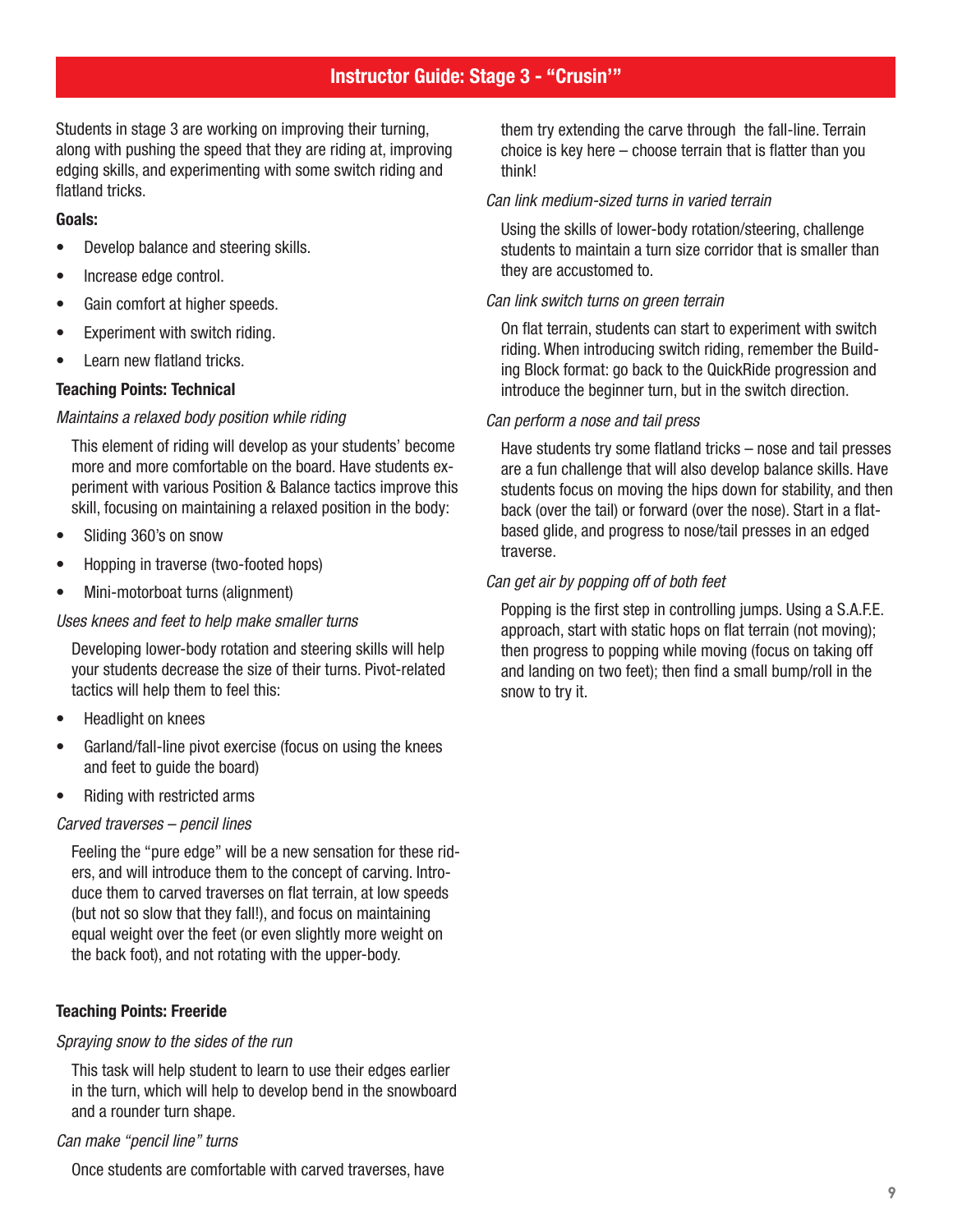## Instructor Guide: Stage 4 - "Shreddin'"

Students in stage 4 are working on improving their carving / edging skills, along with pushing the speeds that they are riding. This stage will introduce terrain adaptation in bumpy or ungroomed terrain, and also experiment with variable conditions like ice or powder. Finally, students will learn about terrain park safety and etiquette.

### Goals:

- Increase edge control skills.
- Experiment with riding in bumpy terrain.
- Gain more comfort at higher speeds.
- Learn about riding in icy conditions or powder.
- Learn about Terrain Park safety.

### Teaching Points: Technical

#### Maintains balance as terrain gets steeper and speeds increase

This element of riding will develop as your students' become more and more comfortable on the board. Have students experiment with various Position & Balance tactics improve this skill, focusing on maintaining a relaxed position in the body at higher speeds and on steeper slopes:

- Sliding 360's on snow
- Upside-down "T" analogy: envision an inverted letter "T", and as terrain gets steeper encourage students to maintain a perpendicular position to slope.

### Perform short radius turns on blue or black slopes

Lower-body rotation and steering skills will help your students decrease the size of their turns. Pivot and timing-related tactics will help them to feel this:

- Headlight on knees
- Spray the snow to the trees / side of run
- Sideslipping to short-radius turns

#### Carved turns – pencil lines on green terrain

Continue the development of carved turns on mellow terrain, by focusing on minimizing rotational movements in the hips/ shoulders, and keeping equal weight over both feet. Turn the snowboard by simply tipping laterally to engage the edge, and allow the sidecut to determine the turn shape.

#### Teaching Points: Freeride

#### Links turns at high speeds on blue and/or black terrain

Challenge students to reduce the size of the turning corridor. A follow-the-leader approach can work well here.

#### Absorb bumps by flexing the lower body

In terrain that is moderately rolling/bumpy, have students tra-

verse across the fun, and using the legs like shock absorbers to keep the snowboard in contact with the snow. Try it on both heel and toeside edges.

#### Can adjust body position in powder snow.

If conditions permit, find a section of run where students can move from groomed snow to powder snow (such as the side of the run). In powder, have students shift the hips slightly over the back foot. Have them experiment with "pushing" on the tail in powder snow.

#### Is not intimidated by icy snow

In icy conditions, have students relax the edge angle and instead use pivot movements to control speed by turning more. To develop, experiment with sideslips and sideslip 180's on icy conditions. The body position can be lowered for stability on ice.

### Knows Terrain Park safety and etiquette rules

Take students to the entry of the terrain park, and review with them the rules outlined on the signage displayed at the park. Discuss etiquette and safety rules:

- Calling drop-in's
- Take a scoping run first to check out features
- Respect the "spill zones" above and below features
- Move through the park with flow to not disrupt other riders
- Use a spotter on jumps if possible

### Can pop off of small jumps

Using their two-foot popping skills, students can now try it on small (S) terrain park jumps. Review the movements and timing of popping, and also discuss the use of legs to absorb landings.

### Can 50-50 on a small box

Use a S.A.F.E. approach to introducing students to riding on boxes for the first time. Discuss the body position (equal weight, shoulders and hips aligned with feet), and then progress to straight running on snow (with a box shape drawn in the snow) before attempting an actual box. Some students may benefit from having the instructor assist them while they are on the box (ensure that speeds are low for this).

### Can perform 3 flatland tricks ('butters')

Expand on the nose and tail press flatland tricks by adding rotation. Have students progress to 180 nose / tail rolls by initiating rotation with the shoulders and hips. Have students use the arms and eyes to control and stop rotation. Other variations on flatland tricks can include the use of pop or ollie to enter or exit the trick.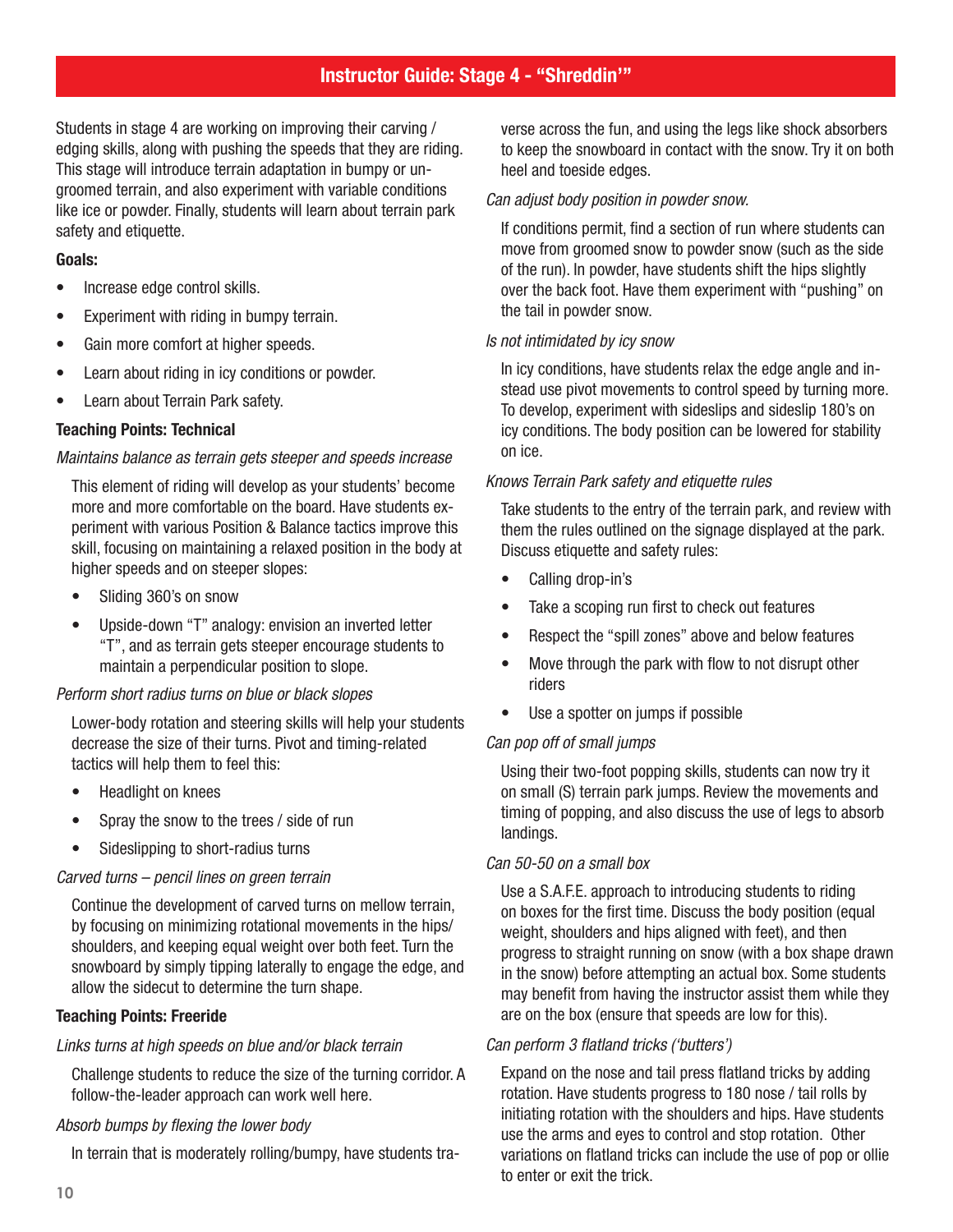## Instructor Guide: Stage 5 - "Rippin'"

Students in stage 5 are working on improving their confidence in advanced terrain, and begin to experience board performance (bending the board and using the energy stored in the flex of the board). Also, they are experimenting with freeride and freestyle skills.

### Goals:

- Gain confidence in advanced terrain.
- Learn to use the snowboard to create performance.
- Increase freeride and terrain adaptation skills.
- Learn and practice new freestyle tricks

### Teaching Points: Technical

### Maintains fluid movements at high speeds while turning.

Maintaining "flow" is important at high speeds is a key to adaptable riding at this level. Encourage students to maintain a "loose" feeling in the body as they ride. Also, experiment with creating tension in one part of the body (the COM) while allowing another to stay loose (the legs).

### Edging at the top of the turn (1:00 and 11:00)

Use an edging-specific tactic to have students begin to use their edges early in the turn:

- Sponsor turns
- Spray the trees
- Inverse Traverse

### Uses knees and feet to turn the snowboard

For efficiency, have students work on lower-body pivot or steering related movements and tactics. The use of the feet separately will create torsional flex in the board. Tactics:

- "Fish" turns (tail follows nose)
- Static toe/heel practice (front toe back toe / front heel – back heel

### Uses the flex of the board to create energy / acceleration

Loading the snowboard and using the release of energy will create board performance:

- Pump turns
- Ollies/Nollies

### Teaching Points: Freeride

### Uses "rebound" for performance

Challenge students to load the snowboard in the turn, and allow the board to release – controlling the rebound and directing them into the next turn..

### Can link pencil line carved turns at high speeds

In terrain that is moderately steep, but will still allow for a carved turn, have students follow you to set the appropriate turn shape to control speed. Experiment with high-speed carving.

### Can switch between sliding and carved turns

To develop versatility, challenge students to complete a series of sliding turns, then a series of carved turns. Also, experiement with changing from sliding to carving within a single turn.

### Can turn fluidly in bumpy terrain / trees

In bumpy terrain, practice looking ahead, and maintaining efficient shock absorption in the lower body. Discuss line selection with students in bumpy terrain – look for the path of least resistance, and experiment with turning on top of and in between the bumps.

### Can perform an "ollie"

An Ollie is a both a great trick to enhance getting air, but also a great tool to have for terrain adaptation. Practice ollies on flat terrain off of a flat base, and progress to ollies off of bumps, rollers or over small obstacles.

### Can perform a 180 off of a jump

Using a building block approach to learning to spin in the air, break the skill down into small parts:

- Static 180's (board off)
- Static 180's (board on)
- Traverse sliding 180's
- Traverse pop/hop 180's
- 180's in the fall line
- 180's off a small bump
- 180's off a small jump

### Can grab the snowboard in the air

When students are comfortable with straight airs, experiment with grabs. Remember to encourage students to move the snowboard up to the hands by flexing the legs, instead of moving the head and hands down to the board. This will enhance balance in the air.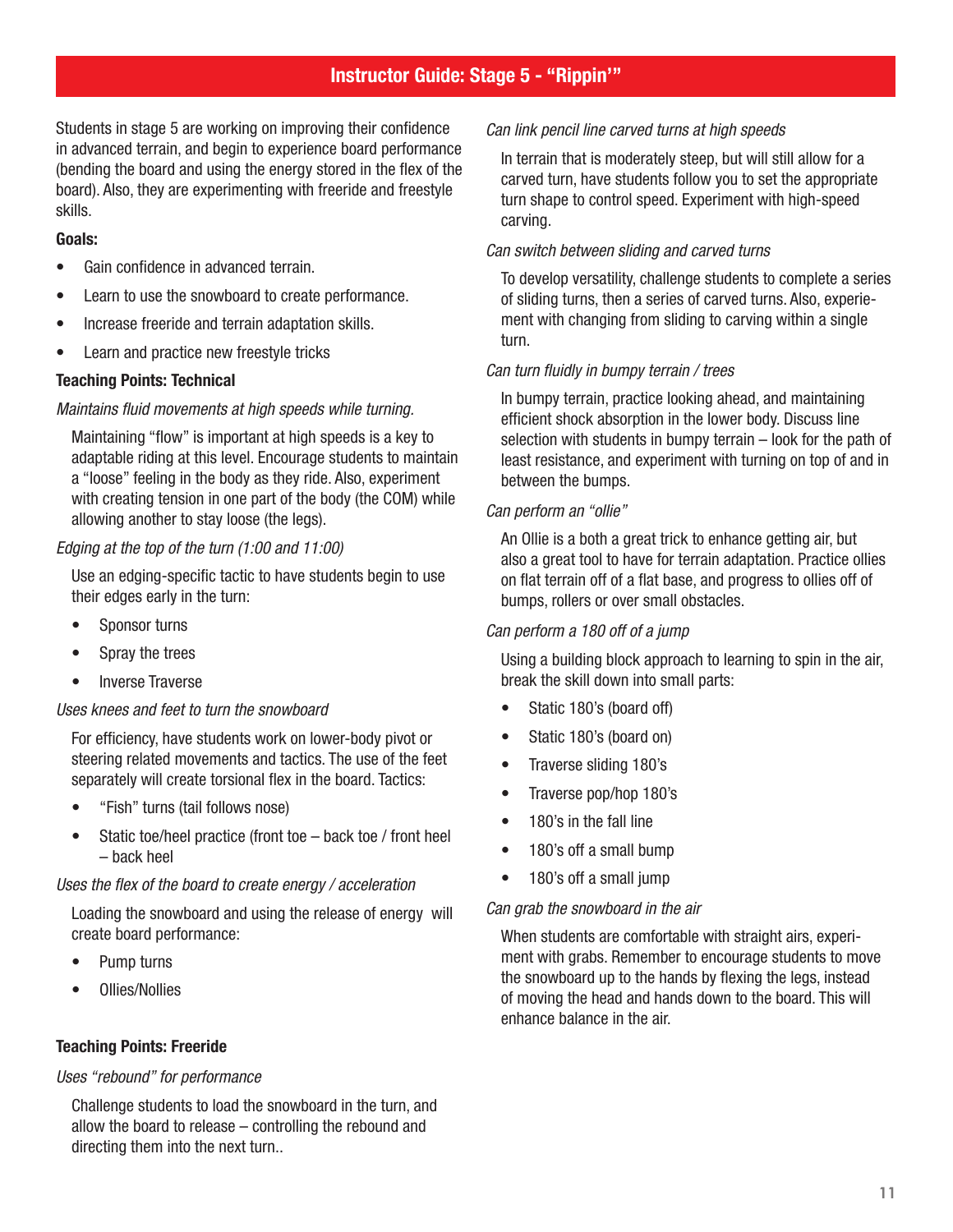## Instructor Guide: Stage 6A - "Freestylin'"

At this stage, students may wish to choose their focus – freestyle riding focused in the Terrain Park, or all-mountain freeriding skills…or they may choose to complete both!

The focus of this stage is to practice and improve park riding skills.

### Goals:

- Gain confidence in freestyle terrain.
- Practice park safety and etiquette.
- Learn balance in the air.
- Learn spins, grabs and rails or boxes.

### Skills: Air

### Can grab the board in all four "quarters" of the board.

Experiment with various grabs, incorporating all four parts of the board. Imagine a line splitting the snowboard in half from nose to tail, and from toe edge to heel edge. Attempt different grabs that use each quadrant.

### Can perform airs using coast, pop or ollie/nollie.

Discuss the different between the three:

- Coast: Ride toward a drop-off in terrain with speed, and allow the change in slope to put you in the air. Absorb the landing with the legs.
- Pop: Challenge students to increase the height of the jump by popping.
- Ollie: Ollies can help to increase the height but also the distance of the jump. Create a challenge to jump across a set distance using an ollie. Also, experiment with nollies (off the nose of the board).

### **Other**

Use your creativity to attempt new air skills and tricks!

### Skills: Spins

### 180's / 360's

Practice spinning in the frontside and backside directions. Highlight the use of the body to create the rotation (hips, arms) and the head/eyes to control and stop the rotation. Also, discuss the use of a set-up turn on the in-run to the jump to set the rotation direction.

### **Other**

Use your creativity to attempt new spins!

### Skills: Rails/Boxes

### 50-50's

Practice refining 50-50's on varied boxes and rails with slopes, changes in angles, etc. Position and balance is the key skill for rails – maintain rotational alignment as well as zero edge angle!

### Nose / Tail Presses

Expand on the 50-50's and try pressuring the tail or nose on boxes/rails.

### Boardslides

Introduce boardslides using a counter-rotation focus. On snow (but off of boxes or rails), have students feel upper and lower-body separation, in a shifty motion. In general, students will have more success starting with backside boardslides (upper body facing downhill). Also, begin with a 50-50 and then "shifty" the board into the boardslide position, and progress to hopping onto the box or rail in the boardslide.

### Rotations on boxes

Practice rotations on flat terrain before attempting on boxes. The major difference on boxes will be the need to keep the board flat (no edge angle) and minimize any lean in the body while on the box.

### **Other**

Use your creativity to attempt new rail and box tricks!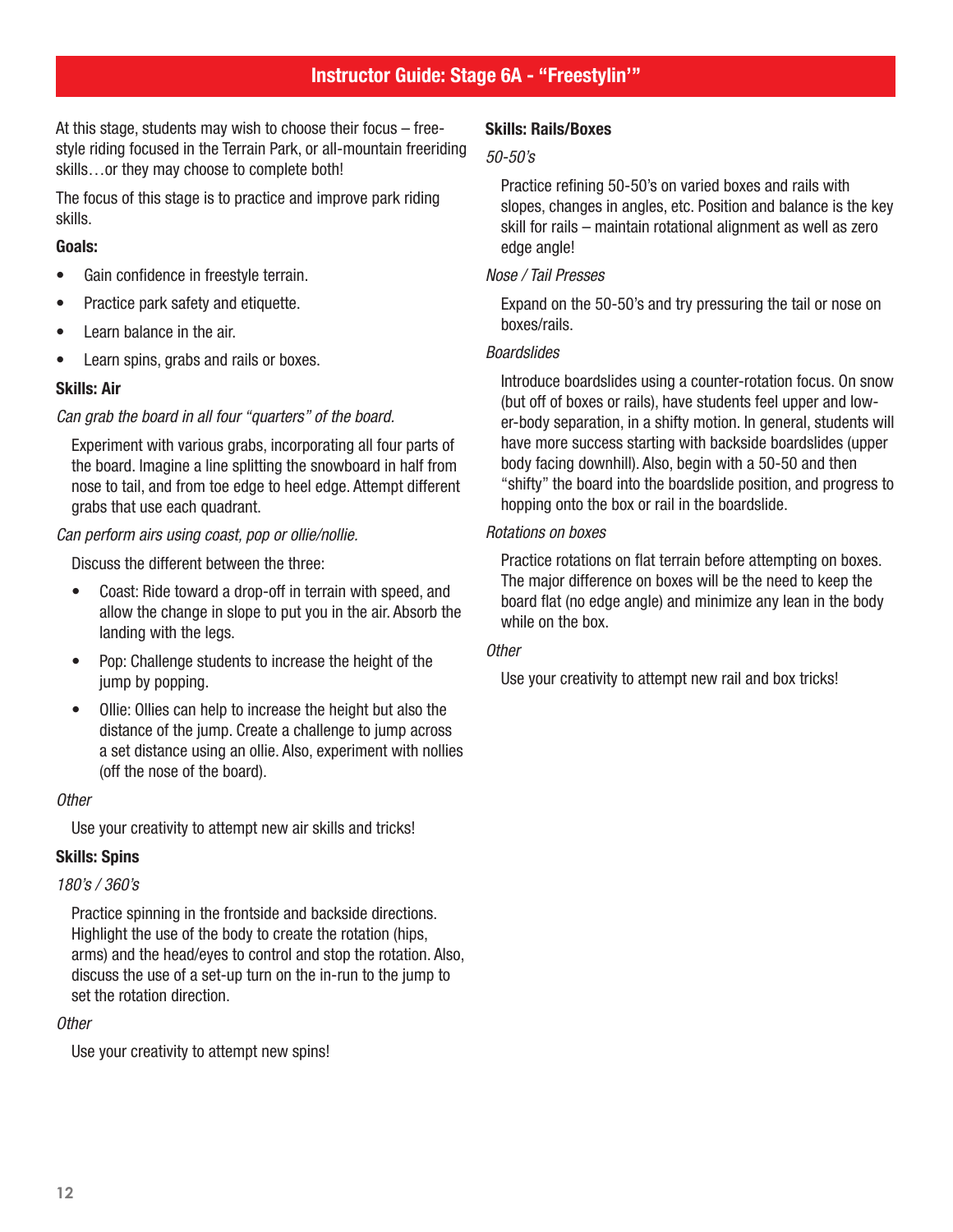## Instructor Guide: Stage 6B - "Freeridin'"

At this stage, students may wish to choose their focus – freestyle riding focused in the Terrain Park, or all-mountain freeriding skills…or they may choose to complete both!

The focus of this stage is to practice and improve all-mountain freeriding and terrain adaptation skills.

### Goals:

- Gain confidence in all-mountain terrain (bumps, steeps).
- Learn about line selection in off-piste terrain (trees, bumps).
- Increase confidence while carving.
- Learn how to create board performance.

### Skills: Groomed Terrain

#### Can carve in variable slopes.

Practice developing carving skills on slopes/runs with variable slopes. Also, use off-camber slopes (such as snowboardcross berms) to enhance balance on the edge while carving.

### Can carve at high speeds.

Spend time gaining comfort while carving at high speeds. Emphasis should be on lowering the COM / body position to enhance stability as speed increases. Also, directing the eyes ahead will help students to anticipate changes in terrain approaching. Encourage students to keep their turn shape round, and use the shape to bend the snowboard, creating acceleration across the slope.

### Creates arc's in the path of travel.

Patience at the start of the turn will create an arced path above the fall-line, and create board performance. Encourage students to leave a pencil line, as well as a round turn shape from the top of the turn by using an "Inverse Traverse" tactic or a variation.

### Uses inclination to load the snowboard.

Encourage students to begin the turns with a "tipping" motion, followed by bending in the joints. Discuss the differences between inclination (tipping/leaning) and angulation (bending the joints for stability and to withstand the pressures of carving).

### Controls the release of the board at the end of the turn & directs the board into the next turn using knees and feet.

Developing a feel for the release of pressure at the end of the carved turns takes time. Experiment with creating a load and release in the turn and controlling that release by absorbing slightly with the lower joints.

### Skills: Bumps, Trees, Steeps

#### Reads terrain to choose a smooth/effective line.

Use the head/eyes to scan ahead and choose the terrain / line with the optimal result (smooth, bumpy, soft, icy, etc.)

#### Uses lower joints to absorb terrain features.

Challenge students to ride bumpier and more challenging terrain and keeping the snowboard in contact with the snow, by using lower body absorption skills.

### Uses pop, Ollie or coast to "double-up" over bumps.

Using air skills combined with line selection, students can begin to look for opportunities to jump from one bump to another, airing over the gap in between them. Depending on the terrain, they may need to use a popping motion, or an ollie.

### Pumps rollers to gain speed.

Actively pumping/pushing the snowboard into the troughs of bumps can enhance performance and gain speed while freeriding.

### Can mix up turn types (small/large, sliding/carving).

Create a variety of challenges around sliding and carving, and the transition in between these types of turns:

- Sliding / carving / sliding
- Carve to slide within one turn
- Slide / carve / slide in one turn
- Carve to "drift" (sliding)

### Can get air off of natural terrain features (jumps, drops).

Discuss terrain selection in freeride terrain, and look for small opportunities to use "coast" to get air off of drop-off feature. Emphasize riding toward the feature with adequate speed to clear the feature, as well as maintaining a strong body position, and absorbing the landing.